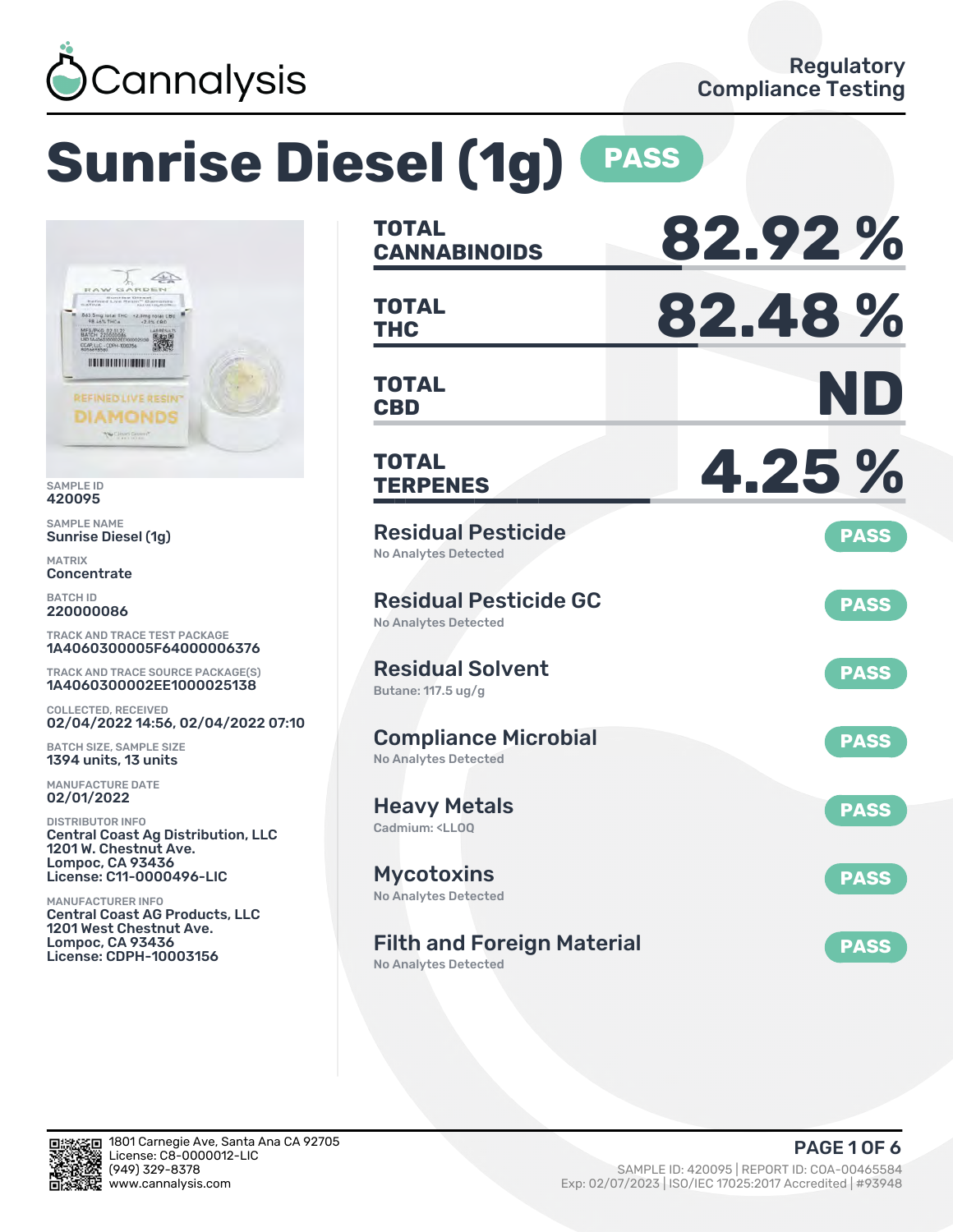

## CANNABINOID ANALYSIS

- Total THC,CBD value(s) have been decarboxylated.
- Total Cannabinoid value(s) have been decarboxylated.

| TOTAL THC:          | 824.8 mg/g (82.48 %), 824.8 mg per package |
|---------------------|--------------------------------------------|
| TOTAL CBD:          | ND.                                        |
| TOTAL CANNABINOIDS: | 829.2 mg/g (82.92 %)                       |

UNIT OF MEASUREMENT: Milligrams per Gram(mg/g)

| <b>ANALYTE</b>         | <b>RESULT</b>             | <b>LOD</b> | <b>LLOO</b> | <b>ANALYTE</b>   | <b>RESULT</b> | <b>LOD</b> | LLOO   |
|------------------------|---------------------------|------------|-------------|------------------|---------------|------------|--------|
| THCa                   | 937.9 mg/g (93.79 %)      | 0.5000     | 1.0000      | CBDa             | <b>ND</b>     | 0.5000     | 1.0000 |
| D9THC                  | $2.260$ mg/g $(0.2260\%)$ | 0.5000     | 1.0000      | CBD              | <b>ND</b>     | 0.5000     | 1.0000 |
| D8THC                  | $<$ 1 mg/g                | 0.5000     | 1.0000      | CBD <sub>v</sub> | <b>ND</b>     | 0.5000     | 1.0000 |
| <b>CBN</b>             | ND.                       | 0.5000     | 1.0000      | CBCa             | <b>ND</b>     | 0.5000     | 1.0000 |
| THCva                  | 4.371 mg/g (0.4371%)      | 0.5000     | 1.0000      | <b>CBC</b>       | <b>ND</b>     | 0.5000     | 1.0000 |
| <b>THC<sub>v</sub></b> | ND                        | 0.5000     | 1.0000      | CBGa             | $<$ 1 mg/g    | 0.5000     | 1.0000 |
| ExoTHC                 | $<$ 1 mg/g                | 0.5000     | 1.0000      | <b>CBG</b>       | <b>ND</b>     | 0.5000     | 1.0000 |
| <b>CBL</b>             | ND                        | 0.5000     | 1.0000      |                  |               |            |        |
|                        |                           |            |             |                  |               |            |        |

#### ADDITIONAL INFORMATION

| Method:              | SOP-TECH-001 | Sample Prepped: 02/04/2022 12:28  | Sample Approved: 02/07/2022 09:03  |  |
|----------------------|--------------|-----------------------------------|------------------------------------|--|
| Instrument: UPLC-DAD |              | Sample Analyzed: 02/04/2022 14:23 | Prep-Analytical Batch: 35310-29163 |  |

## TERPENE ANALYSIS

|  | TOTAL TERPENES: |
|--|-----------------|
|--|-----------------|

 $42.59$  mg/g (4.259 %)

| TUTAL TERPENES.         |                                                                                                             | 42.99 Hig/ 9 (4.299 %) |             |                        |                                      |        |
|-------------------------|-------------------------------------------------------------------------------------------------------------|------------------------|-------------|------------------------|--------------------------------------|--------|
| UNIT OF MEASUREMENT:    | Milligrams per Gram(mg/g)                                                                                   |                        |             |                        |                                      |        |
| <b>ANALYTE</b>          | <b>RESULT</b>                                                                                               | LOD                    | <b>LLOQ</b> | <b>ANALYTE</b>         | <b>RESULT</b>                        | LOD    |
| 3-Carene                | <b>ND</b>                                                                                                   | 1.000                  | 2.500       | Alpha bisabolol        | $<$ LLOO                             | 0.1000 |
| Alpha cedrene           | <b>ND</b>                                                                                                   | 1.000                  | 2.500       | Alpha humulene         | 2.594 mg/g (0.2594 %)                | 0.5000 |
| Alpha pinene            | <lloq< td=""><td>0.1000</td><td>1.000</td><td>Alpha terpinene</td><td><b>ND</b></td><td>0.5000</td></lloq<> | 0.1000                 | 1.000       | Alpha terpinene        | <b>ND</b>                            | 0.5000 |
| Alpha terpineol         | 1.599 mg/g $(0.1599\%)$                                                                                     | 0.3260                 | 0.6520      | Beta caryophyllene     | 11.19 mg/g (1.119 %)                 | 0.5000 |
| Beta myrcene            | 5.945 mg/g (0.5945 %)                                                                                       | 0.5000                 | 1.000       | Beta pinene            | <lloq< td=""><td>0.6070</td></lloq<> | 0.6070 |
| Borneol                 | <b>ND</b>                                                                                                   | 1.000                  | 2.500       | Camphene               | <b>ND</b>                            | 0.5000 |
| Camphor                 | <b>ND</b>                                                                                                   | 0.1000                 | 0.5000      | Caryophyllene oxide ND |                                      | 0.5000 |
| Cedrol                  | <b>ND</b>                                                                                                   | 0.5000                 | 1.000       | Cis geraniol           | <b>ND</b>                            | 1.000  |
| Cis nerolidol           | <b>ND</b>                                                                                                   | 2.500                  | 5.000       | Eucalyptol             | <b>ND</b>                            | 0.1000 |
| Fenchol                 | 2.879 mg/g (0.2879 %)                                                                                       | 0.5000                 | 1.000       | Fenchone               | $<$ LLOO                             | 0.1000 |
| Gamma terpinene         | <b>ND</b>                                                                                                   | 0.1000                 | 0.5000      | Gamma terpineol        | <b>ND</b>                            | 0.2090 |
| Geranyl acetate         | <b>ND</b>                                                                                                   | 0.1000                 | 0.5000      | Guaiol                 | <b>ND</b>                            | 2.500  |
| Isoborneol              | <b>ND</b>                                                                                                   | 0.5000                 | 1.000       | Isopulegol             | <b>ND</b>                            | 2.500  |
| Limonene                | 8.848 mg/g (0.8848 %)                                                                                       | 0.5000                 | 2.500       | Linalool               | 7.410 mg/g (0.7410 %)                | 0.5000 |
| Menthol                 | <b>ND</b>                                                                                                   | 1.000                  | 2.500       | Ocimene 1              | <b>ND</b>                            | 0.1550 |
| Ocimene <sub>2</sub>    | <b>ND</b>                                                                                                   | 0.3450                 | 1.725       | P-cymene               | <b>ND</b>                            | 0.5230 |
| P-mentha-1.5-diene ND   |                                                                                                             | 0.5000                 | 1.000       | Pulegone               | <b>ND</b>                            | 0.1000 |
| Sabinene                | <b>ND</b>                                                                                                   | 0.5000                 | 1.000       | Terpinolene            | 2.123 mg/g (0.2123 %)                | 0.1000 |
| Trans beta farnesene ND |                                                                                                             | 2.500                  | 5.000       | Trans geraniol         | <b>ND</b>                            | 0.5000 |
| Trans nerolidol         | <b>ND</b>                                                                                                   | 0.5000                 | 2.500       | Valencene              | <b>ND</b>                            | 0.5000 |
|                         |                                                                                                             |                        |             |                        |                                      |        |

| ANALIIC                 | ៱⊏งบ∟ı                                                                                                                             | ∟∪ມ    | LLvu   |  | ANALI I C           | ៱∟ง៴∟ı                                              | LUU    | LLUQ   |
|-------------------------|------------------------------------------------------------------------------------------------------------------------------------|--------|--------|--|---------------------|-----------------------------------------------------|--------|--------|
| 3-Carene                | <b>ND</b>                                                                                                                          | 1.000  | 2.500  |  | Alpha bisabolol     | <ll0q< td=""><td>0.1000</td><td>0.5000</td></ll0q<> | 0.1000 | 0.5000 |
| Alpha cedrene           | <b>ND</b>                                                                                                                          | 1.000  | 2.500  |  | Alpha humulene      | 2.594 mg/g $(0.2594\%)$                             | 0.5000 | 1.000  |
| Alpha pinene            | <lloq< td=""><td>0.1000</td><td>1.000</td><td></td><td>Alpha terpinene</td><td><b>ND</b></td><td>0.5000</td><td>1.000</td></lloq<> | 0.1000 | 1.000  |  | Alpha terpinene     | <b>ND</b>                                           | 0.5000 | 1.000  |
| Alpha terpineol         | 1.599 mg/g (0.1599 %)                                                                                                              | 0.3260 | 0.6520 |  | Beta caryophyllene  | 11.19 mg/g (1.119 %)                                | 0.5000 | 1.000  |
| Beta myrcene            | 5.945 mg/g (0.5945 %)                                                                                                              | 0.5000 | 1.000  |  | Beta pinene         | <lloq< td=""><td>0.6070</td><td>1.214</td></lloq<>  | 0.6070 | 1.214  |
| Borneol                 | <b>ND</b>                                                                                                                          | 1.000  | 2.500  |  | Camphene            | <b>ND</b>                                           | 0.5000 | 1.000  |
| Camphor                 | <b>ND</b>                                                                                                                          | 0.1000 | 0.5000 |  | Caryophyllene oxide | <b>ND</b>                                           | 0.5000 | 2.500  |
| Cedrol                  | <b>ND</b>                                                                                                                          | 0.5000 | 1.000  |  | Cis geraniol        | <b>ND</b>                                           | 1.000  | 2.500  |
| Cis nerolidol           | <b>ND</b>                                                                                                                          | 2.500  | 5.000  |  | Eucalyptol          | <b>ND</b>                                           | 0.1000 | 0.5000 |
| Fenchol                 | 2.879 mg/g (0.2879 %)                                                                                                              | 0.5000 | 1.000  |  | Fenchone            | <ll0q< td=""><td>0.1000</td><td>0.5000</td></ll0q<> | 0.1000 | 0.5000 |
| Gamma terpinene         | ND.                                                                                                                                | 0.1000 | 0.5000 |  | Gamma terpineol     | <b>ND</b>                                           | 0.2090 | 0.5230 |
| Geranyl acetate         | ND.                                                                                                                                | 0.1000 | 0.5000 |  | Guaiol              | <b>ND</b>                                           | 2.500  | 5.000  |
| Isoborneol              | <b>ND</b>                                                                                                                          | 0.5000 | 1.000  |  | Isopulegol          | <b>ND</b>                                           | 2.500  | 5.000  |
| Limonene                | 8.848 mg/g (0.8848 %)                                                                                                              | 0.5000 | 2.500  |  | Linalool            | 7.410 mg/g (0.7410 %)                               | 0.5000 | 1.000  |
| Menthol                 | <b>ND</b>                                                                                                                          | 1.000  | 2.500  |  | Ocimene 1           | <b>ND</b>                                           | 0.1550 | 0.3100 |
| Ocimene 2               | <b>ND</b>                                                                                                                          | 0.3450 | 1.725  |  | P-cymene            | <b>ND</b>                                           | 0.5230 | 1.045  |
| P-mentha-1,5-diene ND   |                                                                                                                                    | 0.5000 | 1.000  |  | Pulegone            | <b>ND</b>                                           | 0.1000 | 0.5000 |
| Sabinene                | <b>ND</b>                                                                                                                          | 0.5000 | 1.000  |  | Terpinolene         | 2.123 mg/g $(0.2123\%)$                             | 0.1000 | 0.5000 |
| Trans beta farnesene ND |                                                                                                                                    | 2.500  | 5.000  |  | Trans geraniol      | <b>ND</b>                                           | 0.5000 | 2.500  |
| Trans nerolidol         | <b>ND</b>                                                                                                                          | 0.5000 | 2.500  |  | Valencene           | <b>ND</b>                                           | 0.5000 | 1.000  |
|                         |                                                                                                                                    |        |        |  |                     |                                                     |        |        |



1801 Carnegie Ave, Santa Ana CA 92705 License: C8-0000012-LIC<br>(949) 329-8378 (949) 329-8378 SAMPLE ID: 420095 | REPORT ID: COA-00465584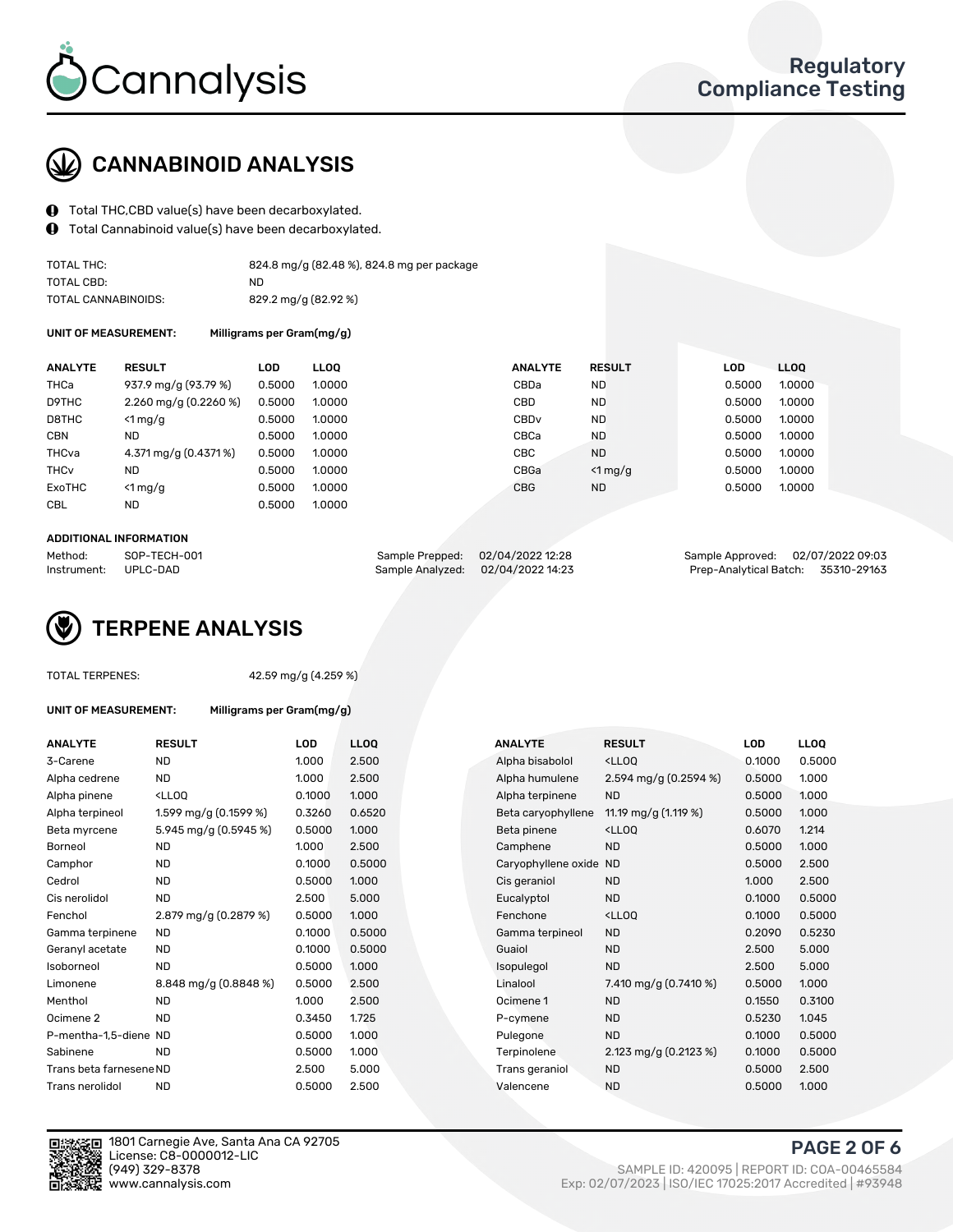

## Regulatory Compliance Testing

#### ADDITIONAL INFORMATION

Sample Analyzed: 02/04/2022 10:51

Method: SOP-TECH-027 Sample Prepped: 02/04/2022 10:48 Sample Approved: 02/07/2022 13:57



RESIDUAL PESTICIDE ANALYSIS PASS

UNIT OF MEASUREMENT: Micrograms per Gram(ug/g)

| <b>ANALYTE</b>    | <b>RESULT</b> | LOD    | LL <sub>OO</sub> | <b>ACTION LEVEL</b> |      | <b>ANALYTE</b>      | <b>RESULT</b> | <b>LOD</b> | <b>LLOQ</b> | <b>ACTION LEVEL</b> |      |
|-------------------|---------------|--------|------------------|---------------------|------|---------------------|---------------|------------|-------------|---------------------|------|
| Abamectin         | <b>ND</b>     | 0.0200 | 0.0400           | 0.1000              | Pass | Acephate            | <b>ND</b>     | 0.0200     | 0.0400      | 0.1000              | Pass |
| Acequinocyl       | <b>ND</b>     | 0.0200 | 0.0400           | 0.1000              | Pass | Acetamiprid         | <b>ND</b>     | 0.0200     | 0.0400      | 0.1000              | Pass |
| Aldicarb          | <b>ND</b>     | 0.0200 | 0.0400           | 0.0                 | Pass | Azoxystrobin        | <b>ND</b>     | 0.0200     | 0.0400      | 0.1000              | Pass |
| Bifenazate        | <b>ND</b>     | 0.0200 | 0.0400           | 0.1000              | Pass | <b>Bifenthrin</b>   | <b>ND</b>     | 0.0200     | 0.0400      | 3.000               | Pass |
| <b>Boscalid</b>   | <b>ND</b>     | 0.0200 | 0.0400           | 0.1000              | Pass | Carbaryl            | <b>ND</b>     | 0.0200     | 0.0400      | 0.5000              | Pass |
| Carbofuran        | <b>ND</b>     | 0.0200 | 0.0400           | 0.0                 | Pass | Chlorantraniliprole | <b>ND</b>     | 0.0200     | 0.0400      | 10.00               | Pass |
| Clofentezine      | <b>ND</b>     | 0.0200 | 0.0400           | 0.1000              | Pass | Coumaphos           | <b>ND</b>     | 0.0200     | 0.0400      | 0.0                 | Pass |
| Cyfluthrin        | <b>ND</b>     | 0.4000 | 1.000            | 2.000               | Pass | Cypermethrin        | <b>ND</b>     | 0.4000     | 1.000       | 1.000               | Pass |
| Daminozide        | <b>ND</b>     | 0.0200 | 0.0400           | 0.0                 | Pass | Diazinon            | <b>ND</b>     | 0.0200     | 0.0400      | 0.1000              | Pass |
| <b>Dichlorvos</b> | <b>ND</b>     | 0.0200 | 0.0400           | 0.0                 | Pass | Dimethoate          | <b>ND</b>     | 0.0200     | 0.0400      | 0.0                 | Pass |
| Dimethomorph      | <b>ND</b>     | 0.0200 | 0.0400           | 2.000               | Pass | Ethoprophos         | <b>ND</b>     | 0.0200     | 0.0400      | 0.0                 | Pass |
| Etofenprox        | <b>ND</b>     | 0.0200 | 0.0400           | 0.0                 | Pass | Etoxazole           | <b>ND</b>     | 0.0200     | 0.0400      | 0.1000              | Pass |
| Fenhexamid        | <b>ND</b>     | 0.0200 | 0.0400           | 0.1000              | Pass | Fenoxycarb          | <b>ND</b>     | 0.0200     | 0.0400      | 0.0                 | Pass |
| Fenpyroximate     | <b>ND</b>     | 0.0200 | 0.0400           | 0.1000              | Pass | Fipronil            | <b>ND</b>     | 0.0400     | 0.1000      | 0.0                 | Pass |
| Flonicamid        | <b>ND</b>     | 0.0200 | 0.0400           | 0.1000              | Pass | Fludioxonil         | <b>ND</b>     | 0.0200     | 0.0400      | 0.1000              | Pass |
| Hexythiazox       | <b>ND</b>     | 0.0200 | 0.0400           | 0.1000              | Pass | Imazalil            | <b>ND</b>     | 0.0200     | 0.0400      | 0.0                 | Pass |
| Imidacloprid      | <b>ND</b>     | 0.0200 | 0.0400           | 5.000               | Pass | Kresoxim methyl     | <b>ND</b>     | 0.0200     | 0.0400      | 0.1000              | Pass |
| Malathion         | <b>ND</b>     | 0.0200 | 0.0400           | 0.5000              | Pass | Metalaxyl           | <b>ND</b>     | 0.0200     | 0.0400      | 2.000               | Pass |
| Methiocarb        | <b>ND</b>     | 0.0200 | 0.0400           | 0.0                 | Pass | Methomyl            | <b>ND</b>     | 0.0200     | 0.0400      | 1.000               | Pass |
| Mevinphos         | <b>ND</b>     | 0.0200 | 0.0400           | 0.0                 | Pass | Myclobutanil        | <b>ND</b>     | 0.0200     | 0.0400      | 0.1000              | Pass |
| Naled             | <b>ND</b>     | 0.0200 | 0.0400           | 0.1000              | Pass | Oxamyl              | <b>ND</b>     | 0.0200     | 0.0400      | 0.5000              | Pass |
| Paclobutrazol     | <b>ND</b>     | 0.0200 | 0.0400           | 0.0                 | Pass | Permethrins         | <b>ND</b>     | 0.0400     | 0.1000      | 0.5000              | Pass |
| Phosmet           | <b>ND</b>     | 0.0200 | 0.0400           | 0.1000              | Pass | Piperonyl butoxide  | <b>ND</b>     | 0.0200     | 0.0400      | 3.000               | Pass |
| Prallethrin       | <b>ND</b>     | 0.0200 | 0.0400           | 0.1000              | Pass | Propiconazole       | <b>ND</b>     | 0.0200     | 0.0400      | 0.1000              | Pass |
| Propoxur          | <b>ND</b>     | 0.0200 | 0.0400           | 0.0                 | Pass | Pyrethrins          | <b>ND</b>     | 0.0200     | 0.0400      | 0.5000              | Pass |
| Pyridaben         | <b>ND</b>     | 0.0200 | 0.0400           | 0.1000              | Pass | Spinetoram          | <b>ND</b>     | 0.0200     | 0.0400      | 0.1000              | Pass |
| Spinosad          | <b>ND</b>     | 0.0300 | 0.0700           | 0.1000              | Pass | Spiromesifen        | <b>ND</b>     | 0.0200     | 0.0400      | 0.1000              | Pass |
| Spirotetramat     | <b>ND</b>     | 0.0200 | 0.0400           | 0.1000              | Pass | Spiroxamine         | <b>ND</b>     | 0.0200     | 0.0400      | 0.0                 | Pass |
| Tebuconazole      | <b>ND</b>     | 0.0200 | 0.0400           | 0.1000              | Pass | Thiacloprid         | <b>ND</b>     | 0.0200     | 0.0400      | 0.0                 | Pass |
| Thiamethoxam      | <b>ND</b>     | 0.0200 | 0.0400           | 5.000               | Pass | Trifloxystrobin     | <b>ND</b>     | 0.0200     | 0.0400      | 0.1000              | Pass |

#### ADDITIONAL INFORMATION

Method: SOP-TECH-002 Sample Prepped: 02/04/2022 12:28 Sample Approved: 02/07/2022 11:02<br>Instrument: LC-MS/MS Sample Analyzed: 02/04/2022 12:29 Prep-Analytical Batch: 35311-29159 Prep-Analytical Batch: 35311-29159

PAGE 3 OF 6

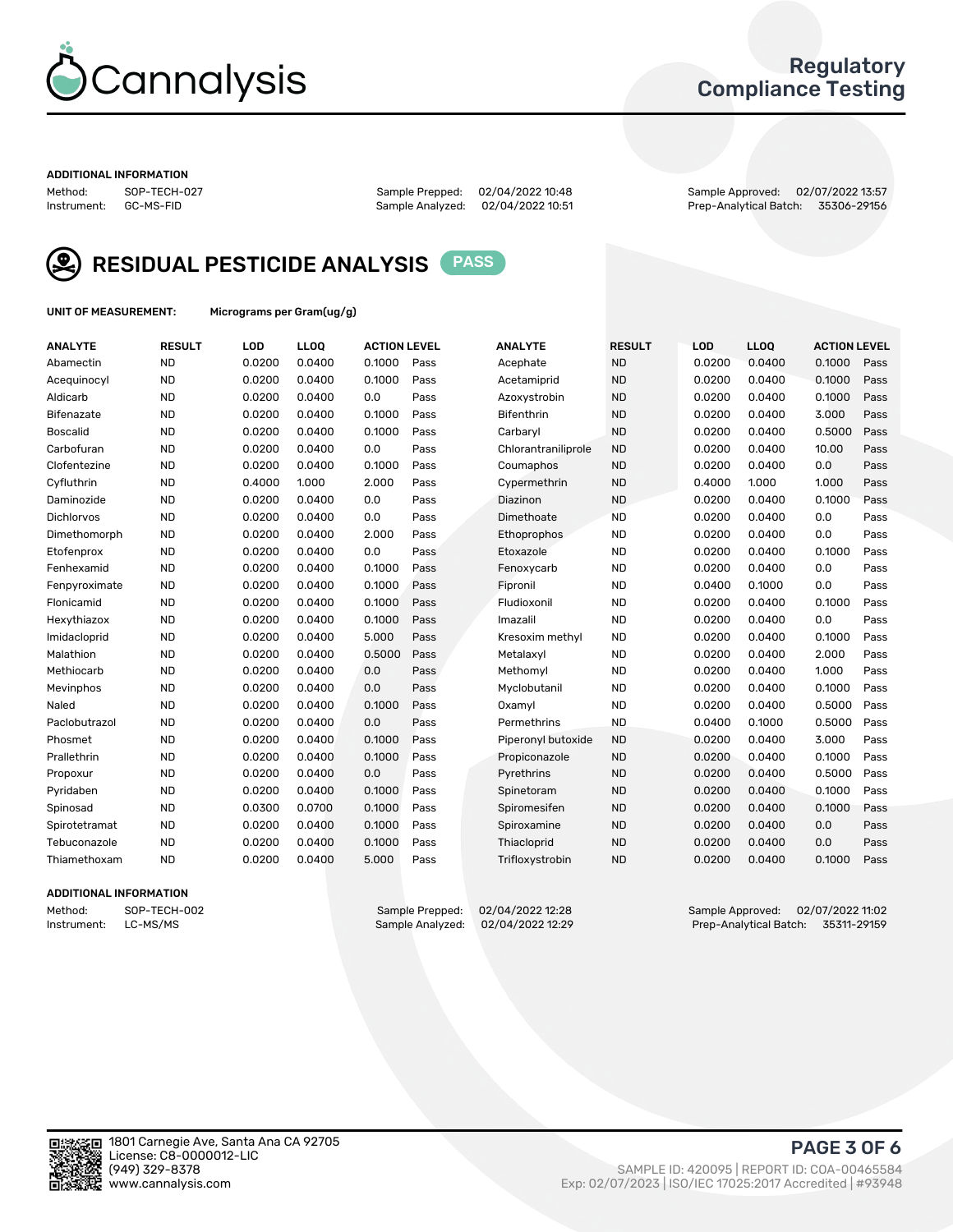

## RESIDUAL PESTICIDE GC ANALYSIS PASS

| UNIT OF MEASUREMENT: |                        | Micrograms per Gram(ug/g) |             |                     |                  |                  |               |        |                        |                     |      |
|----------------------|------------------------|---------------------------|-------------|---------------------|------------------|------------------|---------------|--------|------------------------|---------------------|------|
| <b>ANALYTE</b>       | <b>RESULT</b>          | LOD                       | <b>LLOO</b> | <b>ACTION LEVEL</b> |                  | <b>ANALYTE</b>   | <b>RESULT</b> | LOD    | <b>LLOO</b>            | <b>ACTION LEVEL</b> |      |
| Captan               | ND                     | 0.1000                    | 0.2000      | 0.7000              | Pass             | Chlordane        | <b>ND</b>     | 0.0109 | 0.0136                 | 0.0                 | Pass |
| Methyl parathion     | <b>ND</b>              | 0.0400                    | 0.1000      | 0.0                 | Pass             | <b>PCNB</b>      | <b>ND</b>     | 0.0200 | 0.0400                 | 0.1000              | Pass |
| Chlorfenapyr         | <b>ND</b>              | 0.0800                    | 0.1000      | 0.0                 | Pass             | Chlorpyrifos     | <b>ND</b>     | 0.0800 | 0.1000                 | 0.0                 | Pass |
|                      | ADDITIONAL INFORMATION |                           |             |                     |                  |                  |               |        |                        |                     |      |
| Method:              | SOP-TECH-010           |                           |             |                     | Sample Prepped:  | 02/04/2022 12:28 |               |        | Sample Approved:       | 02/07/2022 10:42    |      |
| Instrument:          | GC-MS/MS               |                           |             |                     | Sample Analyzed: | 02/04/2022 12:30 |               |        | Prep-Analytical Batch: | 35312-29160         |      |

## RESIDUAL SOLVENT ANALYSIS PASS

UNIT OF MEASUREMENT: Micrograms per Gram(ug/g)

| <b>ANALYTE</b>       | <b>RESULT</b> | <b>LOD</b> | <b>LLOO</b> | <b>ACTION LEVEL</b> |      | <b>ANALYTE</b>     | <b>RESULT</b>       | LOD    | <b>LLOO</b> | <b>ACTION LEVEL</b> |      |
|----------------------|---------------|------------|-------------|---------------------|------|--------------------|---------------------|--------|-------------|---------------------|------|
| Acetone              | <b>ND</b>     | 50.00      | 100.0       | 5000                | Pass | Acetonitrile       | <b>ND</b>           | 50.00  | 100.0       | 410.0               | Pass |
| Benzene              | <b>ND</b>     | 0.5000     | 1.000       | 1.000               | Pass | <b>Butane</b>      | 117.5 $\frac{u}{q}$ | 50.00  | 100.0       | 5000                | Pass |
| Chloroform           | <b>ND</b>     | 0.5000     | 1.000       | 1.000               | Pass | Ethanol            | <b>ND</b>           | 50.00  | 100.0       | 5000                | Pass |
| <b>Ethyl Acetate</b> | <b>ND</b>     | 50.00      | 100.0       | 5000                | Pass | <b>Ethyl Ether</b> | <b>ND</b>           | 50.00  | 100.0       | 5000                | Pass |
| Ethylene oxide       | <b>ND</b>     | 0.5000     | 1.000       | 1.000               | Pass | Heptane            | <b>ND</b>           | 50.00  | 100.0       | 5000                | Pass |
| Hexane               | <b>ND</b>     | 50.00      | 100.0       | 290.0               | Pass | Isopropyl Alcohol  | <b>ND</b>           | 50.00  | 100.0       | 5000                | Pass |
| Methanol             | <b>ND</b>     | 50.00      | 100.0       | 3000                | Pass | Methylene chloride | <b>ND</b>           | 0.5000 | 1.000       | 1.000               | Pass |
| Pentane              | <b>ND</b>     | 50.00      | 100.0       | 5000                | Pass | Propane            | <b>ND</b>           | 50.00  | 200.0       | 5000                | Pass |
| Toluene              | <b>ND</b>     | 50.00      | 100.0       | 890.0               | Pass | Xvlenes            | <b>ND</b>           | 50.08  | 100.0       | 2170                | Pass |
| Trichloroethylene    | <b>ND</b>     | 0.5000     | 1.000       | 1.000               | Pass | 1.2-Dichloroethane | <b>ND</b>           | 0.5000 | 1.000       | 1.000               | Pass |

#### ADDITIONAL INFORMATION

Method: SOP-TECH-021 Sample Prepped: 02/04/2022 15:52 Sample Approved: 02/07/2022 20:36<br>Sample Analyzed: 02/04/2022 15:53 Prep-Analytical Batch: 35321-29167 Prep-Analytical Batch: 35321-29167



UNIT OF MEASUREMENT: Cycle Threshold (Ct)

| <b>ANALYTE</b> | <b>RESULT</b>              | LOD   | <b>LLOO</b> |     | <b>ACTION LEVEL</b> | <b>ANALYTE</b>   | <b>RESULT</b> | <b>LOD</b> | <b>LLOO</b>      |                  | <b>ACTION LEVEL</b> |
|----------------|----------------------------|-------|-------------|-----|---------------------|------------------|---------------|------------|------------------|------------------|---------------------|
| A.fumigatus    | ND                         | 33.00 | 0.0         | 0.0 | Pass                | A. flavus        | <b>ND</b>     | 33.00      | 0.0              | 0.0              | Pass                |
| A. niger       | <b>ND</b>                  | 33.00 | 0.0         | 0.0 | Pass                | A. terreus       | <b>ND</b>     | 33.00      | 0.0              | 0.0              | Pass                |
| <b>STEC</b>    | <b>ND</b>                  | 33.00 | 0.0         | 0.0 | Pass                | Salmonella spp   | <b>ND</b>     | 33.00      | 0.0              | 0.0              | Pass                |
|                | ADDITIONAL INFORMATION     |       |             |     |                     |                  |               |            |                  |                  |                     |
| Method:        | SOP-TECH-016, SOP-TECH-022 |       |             |     | Sample Prepped:     | 02/07/2022 09:13 |               |            | Sample Approved: | 02/07/2022 15:25 |                     |

Instrument: qPCR Sample Analyzed: 02/07/2022 09:17 Prep-Analytical Batch: 35317-29176

PAGE 4 OF 6

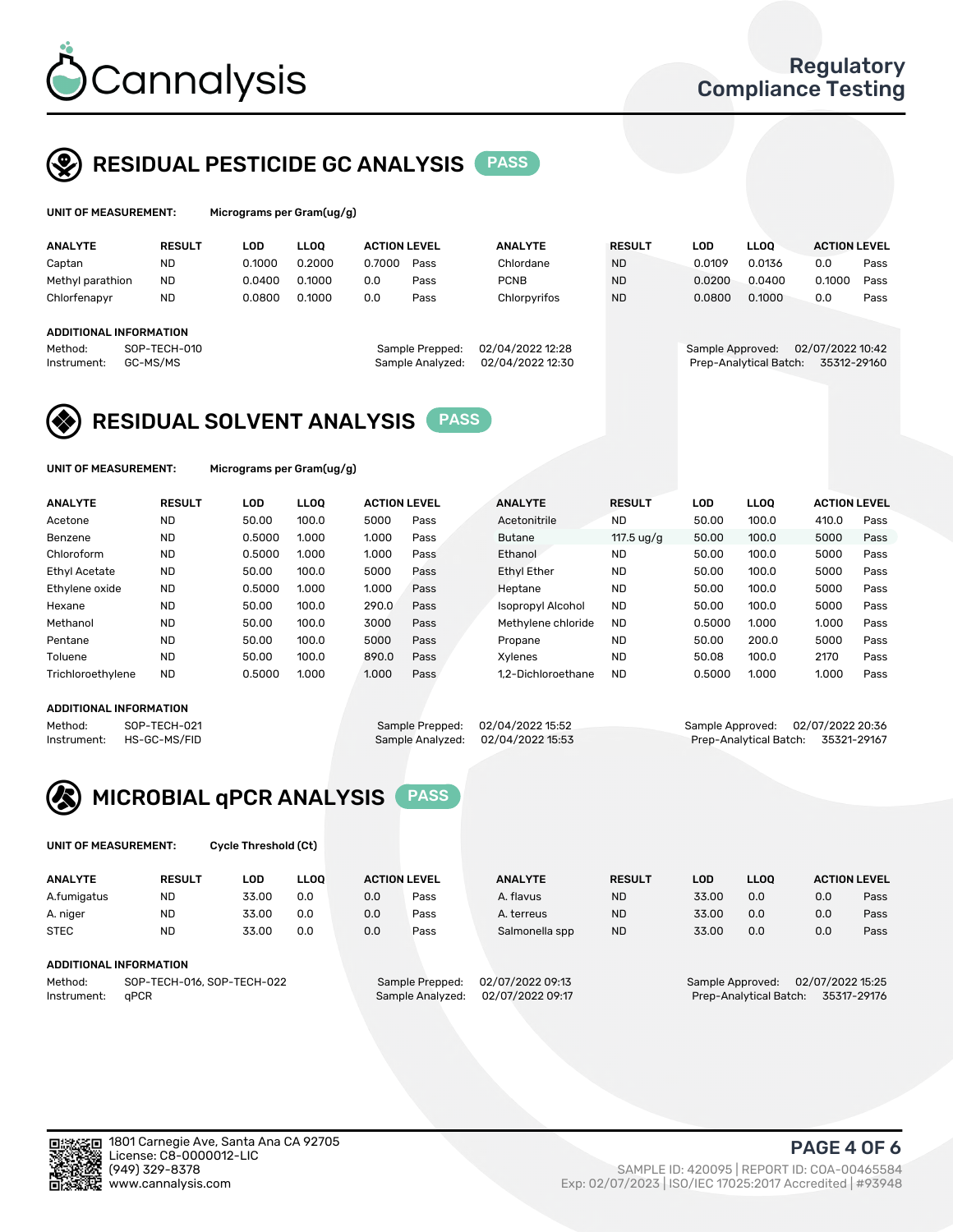



| UNIT OF MEASUREMENT: | Micrograms per Gram(ug/g) |
|----------------------|---------------------------|
|                      |                           |

| <b>ANALYTE</b>          | <b>RESULT</b> | LOD    | <b>LLOO</b>     | <b>ACTION LEVEL</b> | <b>ANALYTE</b>                       | <b>RESULT</b>                                                                    | LOD    | <b>LLOO</b>            | <b>ACTION LEVEL</b> |      |
|-------------------------|---------------|--------|-----------------|---------------------|--------------------------------------|----------------------------------------------------------------------------------|--------|------------------------|---------------------|------|
| Arsenic                 | <b>ND</b>     | 0.0120 | 0.1000          | 0.2000 Pass         | Cadmium                              | <lloo< td=""><td>0.0072</td><td>0.0500</td><td>0.2000 Pass</td><td></td></lloo<> | 0.0072 | 0.0500                 | 0.2000 Pass         |      |
| Lead                    | <b>ND</b>     | 0.0068 | 0.0500          | 0.5000 Pass         | Mercury                              | <b>ND</b>                                                                        | 0.0060 | 0.0500                 | 0.1000              | Pass |
|                         |               |        |                 |                     |                                      |                                                                                  |        |                        |                     |      |
| ADDITIONAL INFORMATION  |               |        |                 |                     |                                      |                                                                                  |        |                        |                     |      |
| SOP-TECH-013<br>Method: |               |        | Sample Prepped: |                     | 02/07/2022 15:16<br>Sample Approved: |                                                                                  |        |                        |                     |      |
| Instrument:             | ICP-MS        |        |                 | Sample Analyzed:    | 02/07/2022 12:57                     |                                                                                  |        | Prep-Analytical Batch: | 35340-29185         |      |
|                         |               |        |                 |                     |                                      |                                                                                  |        |                        |                     |      |



| UNIT OF MEASUREMENT: |
|----------------------|
|----------------------|

Micrograms per Kilogram(ug/kg)

| <b>ANALYTE</b>          | <b>RESULT</b> | LOD   | <b>LLOO</b> | <b>ACTION LEVEL</b> |      | <b>ANALYTE</b> | <b>RESULT</b> | LOD   | <b>LLOO</b> | <b>ACTION LEVEL</b> |      |
|-------------------------|---------------|-------|-------------|---------------------|------|----------------|---------------|-------|-------------|---------------------|------|
| Aflatoxin B1            | <b>ND</b>     | 1.000 | 2.000       |                     | N/A  | Aflatoxin B2   | <b>ND</b>     | 2.000 | 5.000       |                     | N/A  |
| Aflatoxin G1            | <b>ND</b>     | 2.000 | 5.000       |                     | N/A  | Aflatoxin G2   | <b>ND</b>     | 2.000 | 5.000       |                     | N/A  |
| <b>Total Aflatoxins</b> | <b>ND</b>     | 10.00 | 14.00       | 20.00               | Pass | Ochratoxin A   | <b>ND</b>     | 1.000 | 2.000       | 20.00               | Pass |
|                         |               |       |             |                     |      |                |               |       |             |                     |      |

#### ADDITIONAL INFORMATION

Method: SOP-TECH-020 Sample Prepped: 02/04/2022 15:53 Sample Approved: 02/07/2022 13:09 Instrument: LC-MS/MS Sample Analyzed: 02/04/2022 15:53 Prep-Analytical Batch: 35309-29169

# FILTH & FOREIGN MATERIAL ANALYSIS PASS

UNIT OF MEASUREMENT: Filth and Foreign Matter (%, #/3g)

| <b>ANALYTE</b>                                              | <b>RESULT</b>          | LOD | <b>LLOO</b> | <b>ACTION LEVEL</b> |                                     | <b>ANALYTE</b>                       | <b>RESULT</b>                                                                 | LOD | <b>LLOO</b> | <b>ACTION LEVEL</b> |      |
|-------------------------------------------------------------|------------------------|-----|-------------|---------------------|-------------------------------------|--------------------------------------|-------------------------------------------------------------------------------|-----|-------------|---------------------|------|
| IF RH ME                                                    | <b>ND</b>              | 0.0 | 0.0         | 1.000               | Pass                                | <b>IFM</b>                           | <b>ND</b>                                                                     | 0.0 | 0.0         | 25.00               | Pass |
| Mold                                                        | <b>ND</b>              | 0.0 | 0.0         | 25.00               | Pass                                | <b>SSCD</b>                          | <b>ND</b>                                                                     | 0.0 | 0.0         | 25.00               | Pass |
|                                                             | ADDITIONAL INFORMATION |     |             |                     |                                     |                                      |                                                                               |     |             |                     |      |
| Method:<br>SOP-TECH-009<br>Instrument:<br>Visual Inspection |                        |     |             |                     | Sample Prepped:<br>Sample Analyzed: | 02/04/2022 10:56<br>02/04/2022 11:03 | 02/04/2022 11:04<br>Sample Approved:<br>35308-29157<br>Prep-Analytical Batch: |     |             |                     |      |